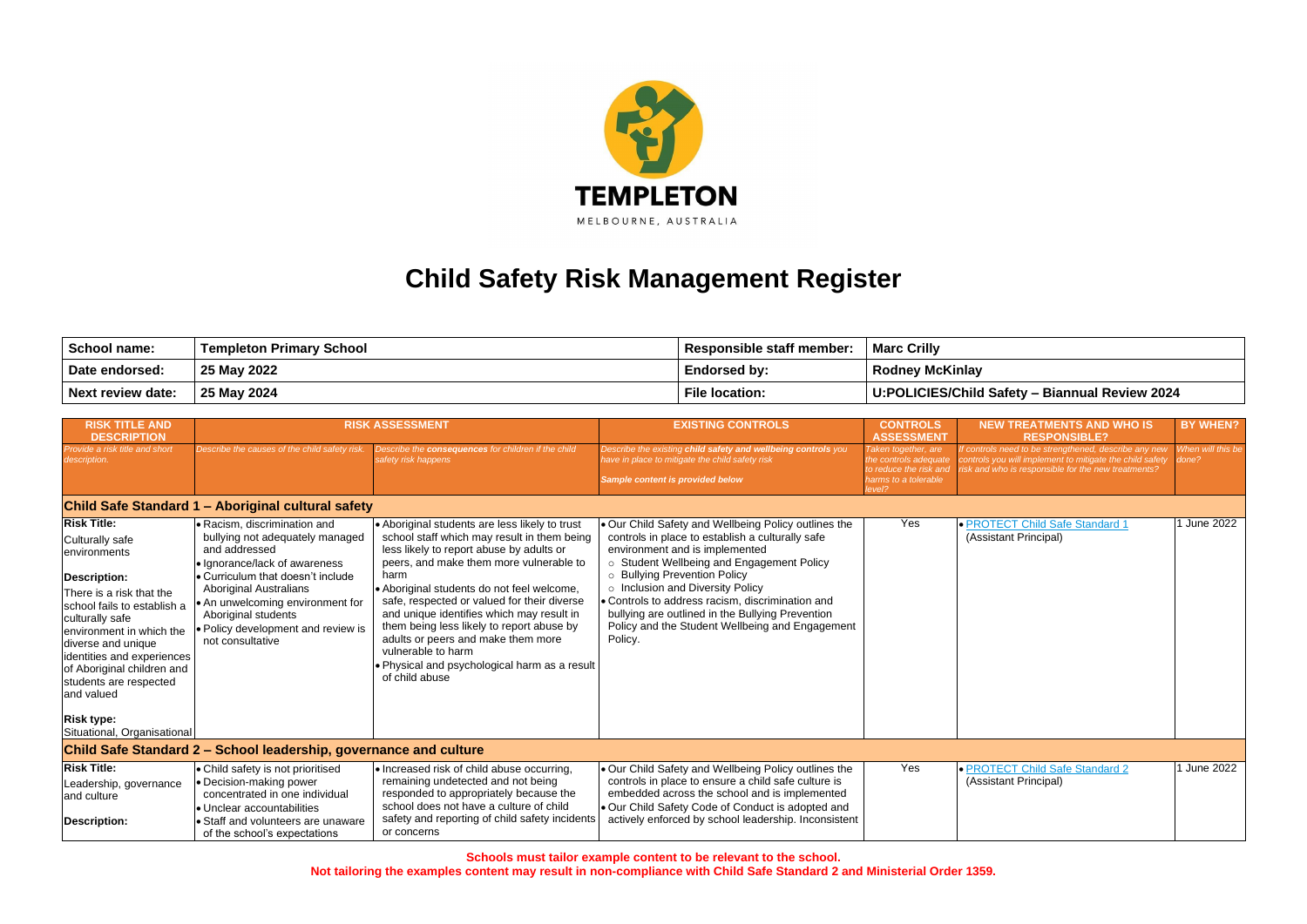| <b>RISK TITLE AND</b><br><b>DESCRIPTION</b>                                                                                                                                                                                                          | <b>RISK ASSESSMENT</b>                                                                                                                                                                                                                                                                                                                                                                                                                                                                                                                                                           |                                                                                                                                                                                                                                                                                                                                                                                                                                                                                                                                                                                                                                                                                                                                                                                                                                                                                                                                                                                      | <b>EXISTING CONTROLS</b>                                                                                                                                                                                                                                                                                                                                                                                                                                                                                                                                                                                                                                                                                                                                                                                                                                        | <b>CONTROLS</b><br><b>ASSESSMENT</b>                                                                     | N                               |
|------------------------------------------------------------------------------------------------------------------------------------------------------------------------------------------------------------------------------------------------------|----------------------------------------------------------------------------------------------------------------------------------------------------------------------------------------------------------------------------------------------------------------------------------------------------------------------------------------------------------------------------------------------------------------------------------------------------------------------------------------------------------------------------------------------------------------------------------|--------------------------------------------------------------------------------------------------------------------------------------------------------------------------------------------------------------------------------------------------------------------------------------------------------------------------------------------------------------------------------------------------------------------------------------------------------------------------------------------------------------------------------------------------------------------------------------------------------------------------------------------------------------------------------------------------------------------------------------------------------------------------------------------------------------------------------------------------------------------------------------------------------------------------------------------------------------------------------------|-----------------------------------------------------------------------------------------------------------------------------------------------------------------------------------------------------------------------------------------------------------------------------------------------------------------------------------------------------------------------------------------------------------------------------------------------------------------------------------------------------------------------------------------------------------------------------------------------------------------------------------------------------------------------------------------------------------------------------------------------------------------------------------------------------------------------------------------------------------------|----------------------------------------------------------------------------------------------------------|---------------------------------|
| Provide a risk title and short<br>description.                                                                                                                                                                                                       | Describe the causes of the child safety risk.                                                                                                                                                                                                                                                                                                                                                                                                                                                                                                                                    | Describe the consequences for children if the child<br>safety risk happens                                                                                                                                                                                                                                                                                                                                                                                                                                                                                                                                                                                                                                                                                                                                                                                                                                                                                                           | Describe the existing child safety and wellbeing controls you<br>have in place to mitigate the child safety risk<br>Sample content is provided below                                                                                                                                                                                                                                                                                                                                                                                                                                                                                                                                                                                                                                                                                                            | Taken together, are<br>the controls adequate<br>to reduce the risk and<br>harms to a tolerable<br>level? | f contr<br>control:<br>risk and |
| There is a risk that child<br>safety and wellbeing is not<br>embedded in the school's<br>leadership, governance<br>and culture<br><b>Risk type:</b><br>Organisational, Propensity                                                                    | supporting child safety and<br>wellbeing<br>• Culture of secret keeping<br>. Poor management of conflicts of<br>interest<br><b>.</b> Lack of leadership on child safety<br>$\bullet$ Poor understanding of the<br>foreseeable risks relating to child<br>abuse<br>• Poor understanding of<br>recordkeeping and information<br>management<br>. Poor child safety messaging                                                                                                                                                                                                        | relating to their conduct and role in • Increased risk of child abuse occurring,<br>remaining undetected and not being<br>responded to appropriately because staff<br>and volunteer roles and responsibilities are<br>not clear<br>. Poor practices and understanding of<br>information sharing obligations may result in<br>staff or volunteers not sharing important<br>information to reduce the risk of child abuse<br>or conversely, sharing sensitive information<br>inappropriately contributing to further harm.<br>• Poor records and record-keeping practice<br>can contribute to delays or failures to<br>identify and respond to child safety risks<br>and incidents and can obstruct survivors<br>seeking information about their time at our<br>school. It can also compromise the school's<br>ability to monitor for systemic issues that<br>required changes to policy, procedure or<br>practice.<br>. Physical and psychological harm as a result<br>of child abuse | staff, contractor or volunteer conduct is swiftly<br>addressed.<br>. Our Child Safety and Wellbeing Policy and Code of<br>Conduct are publicly available and promoted in the<br>school community<br>. This risk register is reviewed annually and after any<br>significant child safety incident or concern<br>. Our Volunteers Policy supports volunteers to<br>understand their obligations on information sharing<br>and recordkeeping<br>• PROTECT posters and the Four Critical Actions are<br>displayed around the school<br>• Records management obligations are met through<br>adherence to the Records Management - School<br>Records Policy and all staff and relevant volunteers<br>understand their obligations on information sharing<br>and record keeping through induction, training and<br>support from leadership.                            |                                                                                                          |                                 |
| <b>Risk Title: Student</b><br>empowerment<br>Description: There is a<br>risk that students will not<br>be empowered about their<br>rights, participate in<br>decisions affecting them<br>or be taken seriously<br><b>Risk type:</b><br>Vulnerability | Child Safe Standard 3 – Children are safe, informed and actively participate<br>• Students don't know how to make<br>a complaint or raise a concern or<br>don't feel confident that they will<br>be listened to<br>• Students don't understand their<br>rights<br>• Student input in decision making<br>is not supported or valued<br>• Student contributions or concerns<br>are not taken seriously<br>• Students are not offered sexual<br>abuse prevention education<br>• Students are coerced or silenced<br>by adults at the school<br>• Lack of friendship or peer support | • Abuse is more likely to happen if students<br>do not feel supported to participate in<br>decisions that affect them and do not feel<br>like they will be listened to.<br>• Failure to empower students with<br>information about their rights, child safety<br>risks, and sexual abuse prevention will<br>increase the risk of abuse going unidentified<br>and unspoken<br>If students do not feel confident or<br>empowered to raise a concern, they will be<br>unwilling to report abuse<br>• Lack of friendship or peer support may<br>increase vulnerability to abuse<br>the risk that the student will not feel<br>confident to discuss concerns with their<br>peers, making it more likely that abuse will<br>go unidentified and unspoken<br>. Physical and psychological harm as a result<br>of child abuse                                                                                                                                                                | . Our Child Safety and Wellbeing Policy outlines the<br>controls in place to support child and student<br>empowerment and is implemented<br>• Complaints Policy details how students can raise<br>complaints and concerns and is promoted widely to<br>parents and students<br>• Student Wellbeing and Engagement Policy outlines<br>the controls in place to ensure student wellbeing is<br>supported and prioritised<br>• Students are provided with age-appropriate sexual<br>abuse prevention programs and relevant related<br>information through Resilience, Rights and<br>Respectful Relationships teaching and learning<br>materials<br>• Lack of friendship or peer support increases • Students are educated about their rights through<br>Values and CARE<br>• Friendship and peer support are promoted through<br>Buddies, CARE and Student Council | Yes                                                                                                      | $\bullet$ PRC<br>(Ass           |
| <b>Risk Title: Families and</b><br>community involvement<br>Description: There is a<br>risk that families and<br>communities are not<br>informed, and involved in<br>promoting child safety and<br>wellbeing                                         | <b>Child Safe Standard 4 - Family engagement</b><br>Unwelcoming staff<br>• Lack of appreciation of the value<br>of community consultation and<br>engagement<br>• The school does not offer<br>information to families and<br>communities or avenues to<br>contribute to policies and                                                                                                                                                                                                                                                                                             | • Child safety and wellbeing practices without<br>input from families may result in practices<br>that do not cover all the diverse needs of<br>students, resulting in a risk that students do<br>not feel safe or able to actively participate in<br>school life (see Child Safe Standard 1 and<br>3)                                                                                                                                                                                                                                                                                                                                                                                                                                                                                                                                                                                                                                                                                | Our Child Safety and Wellbeing Policy outlines the<br>controls in place to engage families and is<br>implemented<br>• All child safety and wellbeing policies and<br>procedures are publicly available and promoted in<br>the school community<br>• Families and the school community are invited to<br>have a say in the development and review of child                                                                                                                                                                                                                                                                                                                                                                                                                                                                                                       | Yes                                                                                                      | $\bullet$ PRC<br>(Ass           |

| <b>ITROLS</b>                               | <b>NEW TREATMENTS AND WHO IS</b>                                                                                | <b>BY WHEN?</b>   |
|---------------------------------------------|-----------------------------------------------------------------------------------------------------------------|-------------------|
| <b>SSMENT</b><br>gether, are                | <b>RESPONSIBLE?</b><br>If controls need to be strengthened, describe any new                                    | When will this be |
| ols adequate<br>the risk and<br>a tolerable | controls you will implement to mitigate the child safety<br>risk and who is responsible for the new treatments? | done?             |
|                                             |                                                                                                                 |                   |
|                                             |                                                                                                                 |                   |
|                                             |                                                                                                                 |                   |
|                                             |                                                                                                                 |                   |
|                                             |                                                                                                                 |                   |
|                                             |                                                                                                                 |                   |
|                                             |                                                                                                                 |                   |
|                                             |                                                                                                                 |                   |
|                                             |                                                                                                                 |                   |
|                                             |                                                                                                                 |                   |
|                                             |                                                                                                                 |                   |
|                                             |                                                                                                                 |                   |
|                                             |                                                                                                                 |                   |
|                                             |                                                                                                                 |                   |
|                                             |                                                                                                                 |                   |
| Yes                                         | • <b>PROTECT Child Safe Standard 3</b><br>(Assistant Principal)                                                 | 1 June 2022       |
|                                             |                                                                                                                 |                   |
|                                             |                                                                                                                 |                   |
|                                             |                                                                                                                 |                   |
|                                             |                                                                                                                 |                   |
|                                             |                                                                                                                 |                   |
|                                             |                                                                                                                 |                   |
|                                             |                                                                                                                 |                   |
|                                             |                                                                                                                 |                   |
|                                             |                                                                                                                 |                   |
|                                             |                                                                                                                 |                   |
|                                             |                                                                                                                 |                   |
|                                             |                                                                                                                 |                   |
|                                             |                                                                                                                 |                   |
| Yes                                         | · PROTECT Child Safe Standard 4                                                                                 | 1 June 2022       |
|                                             | (Assistant Principal)                                                                                           |                   |
|                                             |                                                                                                                 |                   |
|                                             |                                                                                                                 |                   |
|                                             |                                                                                                                 |                   |
|                                             |                                                                                                                 |                   |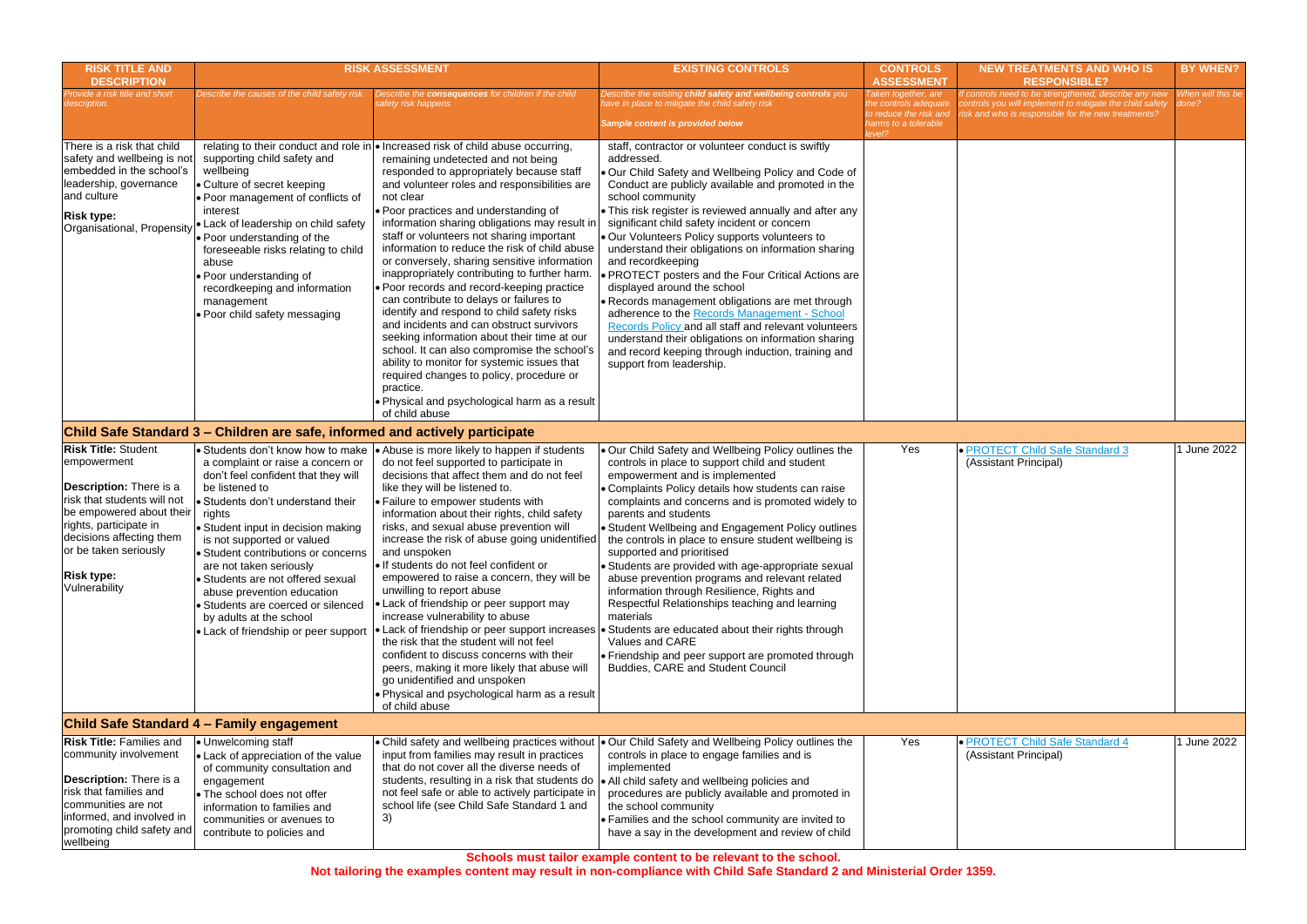| <b>RISK TITLE AND</b><br><b>DESCRIPTION</b>                                                                                                                                                                                                                                                                                                                    | <b>RISK ASSESSMENT</b>                                                                                                                                                                                                                                                                                                                                                                                                                                                                                                                                                                                                                                                     |                                                                                                                                                                                                                                                                                                                                                                                                                                                                                                                                                                                                              | <b>EXISTING CONTROLS</b>                                                                                                                                                                                                                                                                                                                                                                                                                                                                                                                                                                                                                                                                                                                                                                                                                                                                                                                                                               | <b>CONTROLS</b><br><b>ASSESSMENT</b>                                                                     | N                              |
|----------------------------------------------------------------------------------------------------------------------------------------------------------------------------------------------------------------------------------------------------------------------------------------------------------------------------------------------------------------|----------------------------------------------------------------------------------------------------------------------------------------------------------------------------------------------------------------------------------------------------------------------------------------------------------------------------------------------------------------------------------------------------------------------------------------------------------------------------------------------------------------------------------------------------------------------------------------------------------------------------------------------------------------------------|--------------------------------------------------------------------------------------------------------------------------------------------------------------------------------------------------------------------------------------------------------------------------------------------------------------------------------------------------------------------------------------------------------------------------------------------------------------------------------------------------------------------------------------------------------------------------------------------------------------|----------------------------------------------------------------------------------------------------------------------------------------------------------------------------------------------------------------------------------------------------------------------------------------------------------------------------------------------------------------------------------------------------------------------------------------------------------------------------------------------------------------------------------------------------------------------------------------------------------------------------------------------------------------------------------------------------------------------------------------------------------------------------------------------------------------------------------------------------------------------------------------------------------------------------------------------------------------------------------------|----------------------------------------------------------------------------------------------------------|--------------------------------|
| Provide a risk title and short<br>description.                                                                                                                                                                                                                                                                                                                 | Describe the causes of the child safety risk.                                                                                                                                                                                                                                                                                                                                                                                                                                                                                                                                                                                                                              | Describe the <b>consequences</b> for children if the child<br>safety risk happens                                                                                                                                                                                                                                                                                                                                                                                                                                                                                                                            | Describe the existing child safety and wellbeing controls you<br>have in place to mitigate the child safety risk<br><b>Sample content is provided below</b>                                                                                                                                                                                                                                                                                                                                                                                                                                                                                                                                                                                                                                                                                                                                                                                                                            | Taken together, are<br>the controls adequate<br>to reduce the risk and<br>harms to a tolerable<br>level? | lf conti<br>control<br>risk an |
| <b>Risk type:</b><br>Organisational                                                                                                                                                                                                                                                                                                                            | decisions relating to child safety<br>and wellbeing<br>• Lack of staff training, culture or<br>willingness to engage families and<br>communities                                                                                                                                                                                                                                                                                                                                                                                                                                                                                                                           | • Families and communities not engaged in<br>child safety at the school are less likely to<br>be able to support the school to reduce risk<br>by keeping an eye out for unsafe<br>behaviours and raising concerns.<br>• Families cannot help students identify<br>abuse<br>• Families do not support students who want<br>to make a complaint<br>. If families lack awareness about child safety<br>including risks of child abuse, children may<br>be more vulnerable to being groomed by<br>perpetrators seeking to obtain their trust.<br>. Physical and psychological harm as a result<br>of child abuse | safety and wellbeing policies, procedures and<br>practices through our school website, XUNO and<br>newsletters                                                                                                                                                                                                                                                                                                                                                                                                                                                                                                                                                                                                                                                                                                                                                                                                                                                                         |                                                                                                          |                                |
|                                                                                                                                                                                                                                                                                                                                                                | <b>Child Safe Standard 5 – Equity and diverse needs</b>                                                                                                                                                                                                                                                                                                                                                                                                                                                                                                                                                                                                                    |                                                                                                                                                                                                                                                                                                                                                                                                                                                                                                                                                                                                              |                                                                                                                                                                                                                                                                                                                                                                                                                                                                                                                                                                                                                                                                                                                                                                                                                                                                                                                                                                                        |                                                                                                          |                                |
| <b>Risk Title: Diversity and</b><br>equity<br><b>Description:</b> There is a<br>risk that equity is not<br>effectively upheld, and<br>diverse needs are not<br>respected in policy and<br>practice<br><b>Risk type:</b><br>Vulnerability                                                                                                                       | • Diverse cohorts have not been<br>identified for targeted support<br>(such as students with disability,<br>students who identify as lesbian,<br>gay, bisexual, transgender,<br>intersex and queer (LGBTIQ+),<br>students in out of home care.<br>international students and<br>students who are culturally and<br>linguistically diverse)<br>• Diverse cohorts not supported<br>adequately<br><b>.</b> Diverse cohorts feel unwelcome<br>• Lack of staff training on diversity<br>and supporting and responding to<br>vulnerable students<br>• Lack of respectful culture<br>. Incidents of discrimination or<br>humiliation are not effectively<br>addressed and managed | are not adequately supported for their<br>diverse and specific needs are more at risk<br>of abuse and harm and will be less able or<br>willing to report concerns.<br>• Experiencing discrimination can increase a<br>child's vulnerability to abuse and harm and<br>can also mean they are less likely to ask for<br>help or speak up if they have a concern<br>. Physical and psychological harm as a result<br>of child abuse                                                                                                                                                                             | • Diverse cohorts who do not feel safe or who • Our Child Safety and Wellbeing Policy outlines the<br>controls in place to support equity and diverse<br>needs and is implemented<br>• Student Wellbeing and Engagement Policy outlines<br>how the school pays particular attention to the<br>needs of students with disability, students from<br>culturally and linguistically diverse backgrounds,<br>students who are unable to live at home,<br>international students, and lesbian, gay, bisexual,<br>transgender, intersex and queer (LGBTIQ+)<br>students<br>• Child safety information, support and complaints<br>processes are culturally safe, accessible and easy<br>to understand<br>o Bullying Prevention Policy<br>o Inclusion and Diversity Policy<br>• Implement:<br>o Resilience, Rights and Respectful Relationships<br>and Building Respectful Relationships teaching<br>and learning materials<br><b>Respectful Relationships whole school approach</b><br>$\circ$ | Yes                                                                                                      | $\bullet$ PR(<br>(Ass          |
|                                                                                                                                                                                                                                                                                                                                                                | Child Safe Standard 6 - Suitable staff and volunteers                                                                                                                                                                                                                                                                                                                                                                                                                                                                                                                                                                                                                      |                                                                                                                                                                                                                                                                                                                                                                                                                                                                                                                                                                                                              |                                                                                                                                                                                                                                                                                                                                                                                                                                                                                                                                                                                                                                                                                                                                                                                                                                                                                                                                                                                        |                                                                                                          |                                |
| <b>Risk Title: Suitable staff</b><br>(including contractors)<br>engaged by the school in<br>child-related work)<br><b>Description:</b> There is a<br>risk that staff are not<br>suitable to work with<br>children or effectively<br>supported to uphold child<br>safety and wellbeing<br>values in practice<br><b>Risk type:</b><br>Organisational, Propensity | • Poor recruitment and pre-<br>employment screening processes<br>• Provision of false information<br>during recruitment<br>• Poor management of conflicts of<br>interest<br>• Insufficient induction on<br>commencement of working at<br>school<br>• Inappropriate behaviour by other<br>adults is not called out due to lack<br>of empowerment or awareness of<br>behaviours of concern                                                                                                                                                                                                                                                                                   | . Insufficient promotion of the school's<br>commitment to child safety during<br>recruitment processes may fail to deter<br>potential predators from seeking<br>employment<br>• History and behaviours of concern relating<br>to suitability to work with children are not<br>identified resulting in increased risk of child<br>abuse<br>• Conflicts of interests in recruiting staff may<br>increase the risk of other staff not reporting<br>concerns relating to staff conduct, and<br>where concerns are reported or identified,<br>increased risk of them not being responded                          | . Our Child Safety and Wellbeing Policy outlines the<br>controls in place:<br>o for child safe recruitment and screening practices<br>for staff.<br>$\circ$ to ensure staff are provided with an appropriate<br>induction in the school's child safety policies and<br>practices.<br>$\circ$ to ensure ongoing supervision and management<br>of staff is focused on child safety and wellbeing<br>. All actions and strategies outlined in our Child<br>Safety and Wellbeing Policy are implemented                                                                                                                                                                                                                                                                                                                                                                                                                                                                                    | Yes/No                                                                                                   | $\bullet$ PR(<br>(Ass          |

| <b>DNTROLS</b><br><b>SESSMENT</b>                                     | <b>NEW TREATMENTS AND WHO IS</b><br><b>RESPONSIBLE?</b>                                                                                                                  | <b>BY WHEN?</b>            |
|-----------------------------------------------------------------------|--------------------------------------------------------------------------------------------------------------------------------------------------------------------------|----------------------------|
| together, are<br>ntrols adequate<br>ce the risk and<br>to a tolerable | If controls need to be strengthened, describe any new<br>controls you will implement to mitigate the child safety<br>risk and who is responsible for the new treatments? | When will this be<br>done? |
|                                                                       |                                                                                                                                                                          |                            |
|                                                                       |                                                                                                                                                                          |                            |
|                                                                       |                                                                                                                                                                          |                            |
|                                                                       |                                                                                                                                                                          |                            |
|                                                                       |                                                                                                                                                                          |                            |
|                                                                       |                                                                                                                                                                          |                            |
| Yes                                                                   | · PROTECT Child Safe Standard 5<br>(Assistant Principal)                                                                                                                 | 1 June 2022                |
|                                                                       |                                                                                                                                                                          |                            |
|                                                                       |                                                                                                                                                                          |                            |
|                                                                       |                                                                                                                                                                          |                            |
|                                                                       |                                                                                                                                                                          |                            |
|                                                                       |                                                                                                                                                                          |                            |
|                                                                       |                                                                                                                                                                          |                            |
|                                                                       |                                                                                                                                                                          |                            |
| Yes/No                                                                | · PROTECT Child Safe Standard 6<br>(Assistant Principal)                                                                                                                 | 1 June 2022                |
|                                                                       |                                                                                                                                                                          |                            |
|                                                                       |                                                                                                                                                                          |                            |
|                                                                       |                                                                                                                                                                          |                            |
|                                                                       |                                                                                                                                                                          |                            |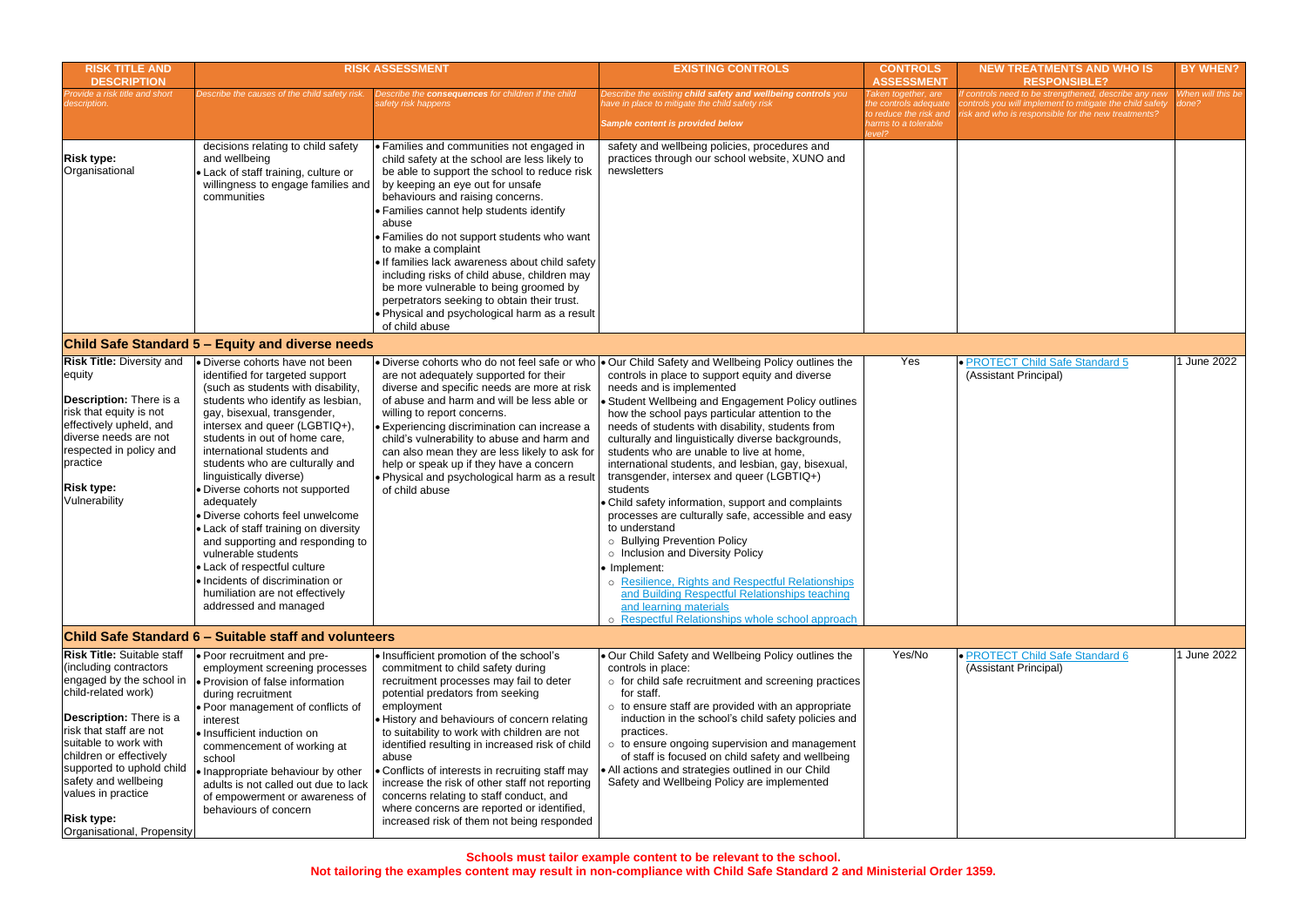| <b>RISK TITLE AND</b><br><b>DESCRIPTION</b>                                                                                                                                                                                                                                                   | <b>RISK ASSESSMENT</b>                                                                                                                                                                                                                                                                                                                                                                                                                                                                                                                                                                                                                                                                    |                                                                                                                                                                                                                                                                                                                                                                                                                                                                                                                                                                                                                                                                                                                                                                                                                                                                                                                                                                                                                                                                                                                                                                                                                                                                                                                                                                                                                                                                                                                                                                                                                                                                   | <b>EXISTING CONTROLS</b><br><b>CONTROLS</b><br><b>ASSESSMENT</b>                                                                                                                                                                                                                                                                                                                                                                                                                                                                                                                                                                                                                                                                                                                                                                             |                                                                                                | <b>NEW TREATMENTS AND WHO IS</b><br><b>RESPONSIBLE?</b>                                                                                                                 | BY WHEN?                   |
|-----------------------------------------------------------------------------------------------------------------------------------------------------------------------------------------------------------------------------------------------------------------------------------------------|-------------------------------------------------------------------------------------------------------------------------------------------------------------------------------------------------------------------------------------------------------------------------------------------------------------------------------------------------------------------------------------------------------------------------------------------------------------------------------------------------------------------------------------------------------------------------------------------------------------------------------------------------------------------------------------------|-------------------------------------------------------------------------------------------------------------------------------------------------------------------------------------------------------------------------------------------------------------------------------------------------------------------------------------------------------------------------------------------------------------------------------------------------------------------------------------------------------------------------------------------------------------------------------------------------------------------------------------------------------------------------------------------------------------------------------------------------------------------------------------------------------------------------------------------------------------------------------------------------------------------------------------------------------------------------------------------------------------------------------------------------------------------------------------------------------------------------------------------------------------------------------------------------------------------------------------------------------------------------------------------------------------------------------------------------------------------------------------------------------------------------------------------------------------------------------------------------------------------------------------------------------------------------------------------------------------------------------------------------------------------|----------------------------------------------------------------------------------------------------------------------------------------------------------------------------------------------------------------------------------------------------------------------------------------------------------------------------------------------------------------------------------------------------------------------------------------------------------------------------------------------------------------------------------------------------------------------------------------------------------------------------------------------------------------------------------------------------------------------------------------------------------------------------------------------------------------------------------------------|------------------------------------------------------------------------------------------------|-------------------------------------------------------------------------------------------------------------------------------------------------------------------------|----------------------------|
| rovide a risk title and short<br>escription.                                                                                                                                                                                                                                                  | Describe the causes of the child safety risk.                                                                                                                                                                                                                                                                                                                                                                                                                                                                                                                                                                                                                                             | Describe the consequences for children if the child<br>safety risk happens                                                                                                                                                                                                                                                                                                                                                                                                                                                                                                                                                                                                                                                                                                                                                                                                                                                                                                                                                                                                                                                                                                                                                                                                                                                                                                                                                                                                                                                                                                                                                                                        | Describe the existing child safety and wellbeing controls you<br>ave in place to mitigate the child safety risk<br>Sample content is provided below                                                                                                                                                                                                                                                                                                                                                                                                                                                                                                                                                                                                                                                                                          | Taken together, are<br>the controls adequate<br>to reduce the risk and<br>harms to a tolerable | f controls need to be strengthened, describe any new<br>controls you will implement to mitigate the child safety<br>risk and who is responsible for the new treatments? | When will this be<br>done? |
| <b>Risk Title: Suitable</b><br>Volunteers<br><b>Description:</b> There is a<br>risk that volunteers are<br>not suitable to work with<br>children or effectively<br>supported to uphold child<br>safety and wellbeing<br>values in practice<br><b>Risk type:</b><br>Organisational, Propensity | · Insufficient promotion of the<br>school's commitment to child<br>safety<br>• Lack of child safety culture<br>· Insufficient supervision<br>Performance management does<br>not focus on or address concerns<br>relating to child safety and<br>wellbeing<br>Screening processes lack<br>sufficient strength to reveal<br>histories and behaviours of<br>concern<br>Systems, processes, policies and<br>culture do not demonstrate<br>sufficient strength and<br>transparency to deter potential<br>perpetrators from attempting<br>predatory behaviours<br>Conflict of interest<br>• Lack of child safety culture<br>· Insufficient induction and training<br>· Insufficient supervision | to in an objective manner with the focus on<br>child safety and wellbeing.<br>• Insufficient induction results in the<br>increased risk that staff fail to identify child<br>safety risks and signs of harm and are<br>unable to respond appropriately when they<br>do identify risks of harm or when a<br>complaint or concerns is disclosed to them.<br>· Insufficient supervision and performance<br>management results in increased risk of<br>child abuse and harm to students<br>• Staff do not understand their role and<br>responsibilities in promoting and supporting<br>child safety resulting in increased risk of<br>harm<br>. Physical and psychological harm as a result<br>of child abuse<br>. Insufficient promotion of the school's<br>commitment to child safety may fail to deter<br>potential predators from volunteering at the<br>school<br>. History and behaviours of concern relating<br>to suitability to work with children are not<br>identified resulting in increased risk of child<br>abuse<br>• Insufficient induction results in the<br>increased risk that volunteers do not<br>understand their role and responsibilities in<br>promoting and supporting child safety<br>resulting in increased risk of harm.<br>• Insufficient supervision results in increased<br>risk of child abuse and harm to students<br>· Inadequate steps to address concerning<br>behaviour may result in increased risk of<br>harm (for example removing volunteer from<br>duties or otherwise ensuring the volunteer<br>does not demonstrate further behaviours of<br>concern)<br>. Physical and psychological harm as a result<br>of child abuse | • Volunteer Policy outlines the controls in place to<br>ensure volunteers are suitable to work with children<br>including screening, induction, and ongoing<br>management and supervision<br>Volunteers engaged will be asked to undertake<br>additional screening processes including proof of<br>identity (where this has not already been<br>established), and references addressing suitability<br>for working with children.<br>. Volunteers that are working with children or that<br>may have access to students in unsupervised or<br>high-risk settings will always be supervised by a<br>member of school staff<br>Volunteer behaviour that is inconsistent with the<br>school's child safety and wellbeing policies and<br>practices will be addressed by school staff swiftly<br>and with a focus on child safety and wellbeing. | evel?<br>Yes                                                                                   | · PROTECT Child Safe Standard 6<br>(Assistant Principal)                                                                                                                | June 2022                  |
|                                                                                                                                                                                                                                                                                               | <b>Child Safe Standard 7 - complaints processes</b>                                                                                                                                                                                                                                                                                                                                                                                                                                                                                                                                                                                                                                       |                                                                                                                                                                                                                                                                                                                                                                                                                                                                                                                                                                                                                                                                                                                                                                                                                                                                                                                                                                                                                                                                                                                                                                                                                                                                                                                                                                                                                                                                                                                                                                                                                                                                   |                                                                                                                                                                                                                                                                                                                                                                                                                                                                                                                                                                                                                                                                                                                                                                                                                                              |                                                                                                |                                                                                                                                                                         |                            |
| <b>Risk Title: Complaints</b><br>processes<br>Description: There is a<br>risk that processes for<br>complaints and concerns<br>are not child focused<br><b>Risk type:</b><br>Organisational,<br>Vulnerability                                                                                 | • Students and parents/carers are<br>uncertain about how to raise a<br>complaint or concern because<br>information is not accessible or<br>easily understood<br>· Processes do not support<br>students, parents and carers to<br>make complaints or raise<br>concerns<br>· Complaints processes or<br>responsible staff do not make<br>students feel safe or supported to<br>report                                                                                                                                                                                                                                                                                                       | • Failure to ensure there is accessible,<br>culturally safe and easily understood<br>information on how to raise a complaint or<br>concern increases the risk of students,<br>parents and carers not reporting behaviours<br>of concern or abuse<br>• Students may be unwilling to report<br>behaviours of concern or abuse if they feel<br>they will not be taken seriously or if they do<br>not feel safe to report<br>• Failure to have a clear process for<br>responding to complaints and concerns<br>about child abuse may result in                                                                                                                                                                                                                                                                                                                                                                                                                                                                                                                                                                                                                                                                                                                                                                                                                                                                                                                                                                                                                                                                                                                        | • Complaints Policy outlines the controls in place to<br>ensure students are provided with accessible,<br>culturally safe and easily understood information on<br>raising a complaint or concern<br>Child Safety Responding and Reporting Obligations<br>Policy and Procedures outlines the procedures for<br>responding to complaints or concerns relating to<br>child abuse<br>The Complaints Policy and Child Safety<br>Responding and Reporting Obligations Policy and<br>Procedures are publicly available on the school<br>website                                                                                                                                                                                                                                                                                                     | Yes                                                                                            | · PROTECT Child Safe Standard 7<br>(Assistant Principal)                                                                                                                | 1 June 2022                |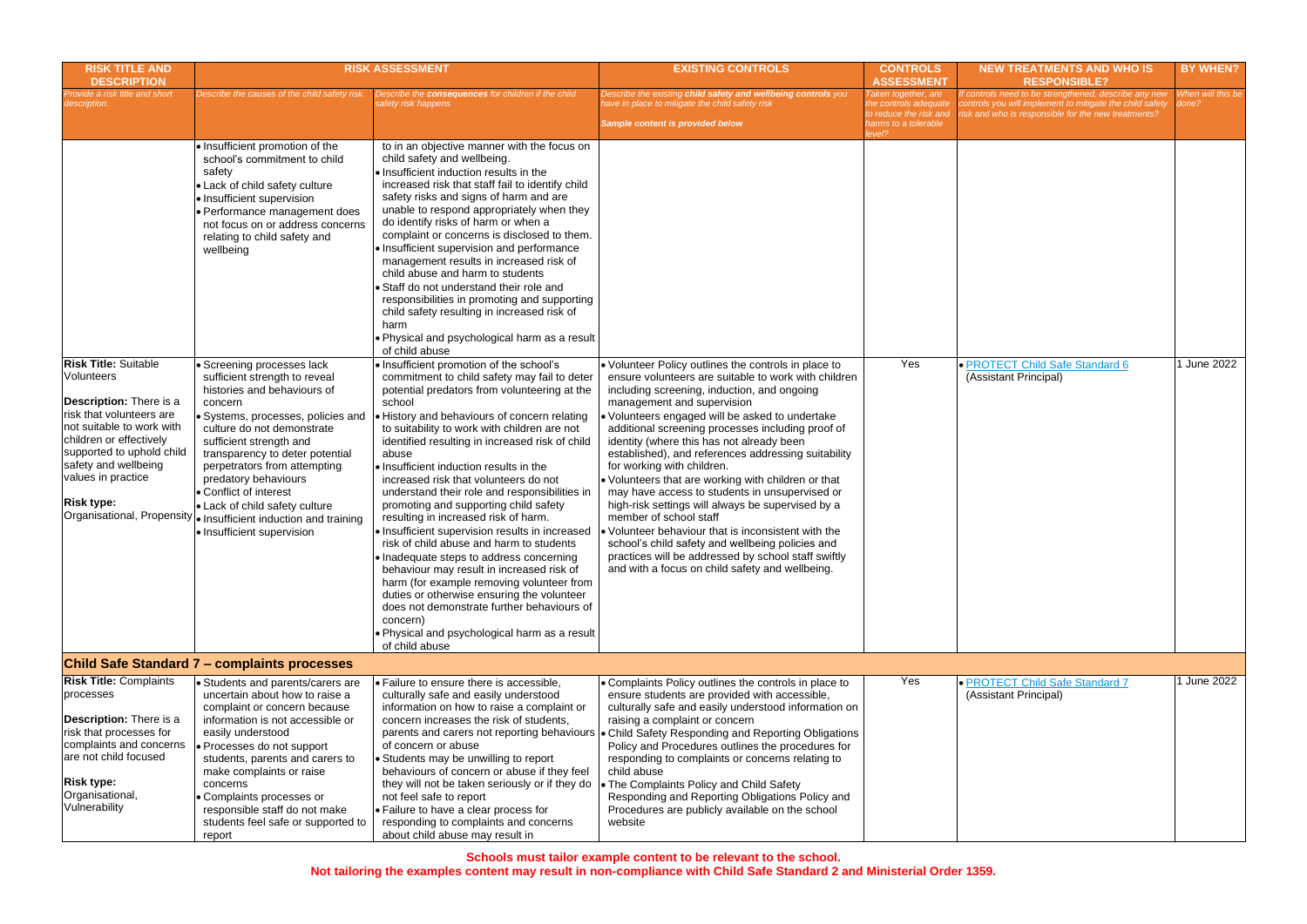| <b>RISK TITLE AND</b><br><b>DESCRIPTION</b>                                                                                                                                                                                                                                                                        |                                                                                                                                                                                                                                                                                                                                                                                                                                                          | <b>RISK ASSESSMENT</b>                                                                                                                                                                                                                                                                                                                                                                                                                                                                                                                                                                                                                                                                                                         | <b>EXISTING CONTROLS</b>                                                                                                                                                                                                                                                                                                                                                                                                                                                                                                                                                                                                                                                                                                                                                                                                                                                                                                                                                                 | <b>CONTROLS</b><br><b>ASSESSMENT</b>                                                                     | N                                     |
|--------------------------------------------------------------------------------------------------------------------------------------------------------------------------------------------------------------------------------------------------------------------------------------------------------------------|----------------------------------------------------------------------------------------------------------------------------------------------------------------------------------------------------------------------------------------------------------------------------------------------------------------------------------------------------------------------------------------------------------------------------------------------------------|--------------------------------------------------------------------------------------------------------------------------------------------------------------------------------------------------------------------------------------------------------------------------------------------------------------------------------------------------------------------------------------------------------------------------------------------------------------------------------------------------------------------------------------------------------------------------------------------------------------------------------------------------------------------------------------------------------------------------------|------------------------------------------------------------------------------------------------------------------------------------------------------------------------------------------------------------------------------------------------------------------------------------------------------------------------------------------------------------------------------------------------------------------------------------------------------------------------------------------------------------------------------------------------------------------------------------------------------------------------------------------------------------------------------------------------------------------------------------------------------------------------------------------------------------------------------------------------------------------------------------------------------------------------------------------------------------------------------------------|----------------------------------------------------------------------------------------------------------|---------------------------------------|
| Provide a risk title and short<br>description.                                                                                                                                                                                                                                                                     | Describe the causes of the child safety risk.                                                                                                                                                                                                                                                                                                                                                                                                            | Describe the consequences for children if the child<br>safety risk happens                                                                                                                                                                                                                                                                                                                                                                                                                                                                                                                                                                                                                                                     | Describe the existing child safety and wellbeing controls you<br>have in place to mitigate the child safety risk<br>Sample content is provided below                                                                                                                                                                                                                                                                                                                                                                                                                                                                                                                                                                                                                                                                                                                                                                                                                                     | Taken together, are<br>the controls adequate<br>to reduce the risk and<br>harms to a tolerable<br>level? | f contr<br>control<br>risk anı        |
|                                                                                                                                                                                                                                                                                                                    | • Student input in decision making<br>is not valued<br>• Student, parent and carer<br>concerns/complaints are not taken<br>seriously<br>· Inadequate response to<br>complaints or concerns relating to<br>child abuse                                                                                                                                                                                                                                    | inappropriate or insufficient action being<br>taken resulting in continued or further harm<br>to the child and other children<br>of child abuse                                                                                                                                                                                                                                                                                                                                                                                                                                                                                                                                                                                | • The Complaints Policy and Child Safety<br>Responding and Reporting Obligations Policy and<br>Procedures are implemented by all relevant staff<br>• Physical and psychological harm as a result • Our Child Safety and Wellbeing Policy sets out all<br>recordkeeping, privacy and information sharing<br>obligations that must be met when responding to<br>complaints and concerns.<br>• All complaints and concerns are managed in<br>accordance with employment law obligations and<br>our school seeks advice from Employee Conduct<br>Branch and Legal Division when dealing with<br>complaints and concerns relating to child abuse by<br>a member/former member of staff or school council<br>employee or contractor                                                                                                                                                                                                                                                            |                                                                                                          |                                       |
|                                                                                                                                                                                                                                                                                                                    | Child Safe Standard 8 – Child safety knowledge, skills and awareness                                                                                                                                                                                                                                                                                                                                                                                     |                                                                                                                                                                                                                                                                                                                                                                                                                                                                                                                                                                                                                                                                                                                                |                                                                                                                                                                                                                                                                                                                                                                                                                                                                                                                                                                                                                                                                                                                                                                                                                                                                                                                                                                                          |                                                                                                          |                                       |
| <b>Risk Title: Knowledge,</b><br>skills and awareness<br>Description: There is a<br>risk that staff and<br>volunteers are not<br>equipped with the<br>knowledge, skills and<br>awareness to keep<br>children and students safe<br>through ongoing<br>education and training<br><b>Risk type:</b><br>Organisational | not provided to staff and school<br>council annually<br>• Child safety and wellbeing training<br>is not refreshed or updated where<br>policy, practice or law has<br>changed<br>• Volunteers are not required to<br>undertake child safety training that<br>is appropriate to the nature of their<br>role<br>• Training does not cover all<br>necessary topics<br>• Training is poorly facilitated<br>Also refer to Child Safe Standard 6<br>risks above | • Child safety and wellbeing training • Inability to identify child safety risks<br>including inappropriate behaviour and signs<br>of harm resulting in increased risk of failing<br>to protect children from child abuse, and<br>underreporting of child safety incidents to<br>relevant staff and authorities<br>. Insufficient understanding about the<br>school's child safety and wellbeing policies,<br>practices, and obligations results in<br>increased risk that they will not be<br>appropriately implemented by staff and<br>volunteers and an increased risk to students<br>of child abuse occurring and of continuing to<br>occur undetected.<br>. Physical and psychological harm as a result<br>of child abuse | . Our Child Safety and Wellbeing Policy outlines the<br>controls in place to ensure school council and<br>school staff receive appropriate annual guidance<br>and training on child safety and is implemented<br>· Our Volunteers policy provides information on<br>training for volunteers.<br>. Volunteers that are provided with child safety<br>training that is appropriate to the activity and the<br>volunteer's role.                                                                                                                                                                                                                                                                                                                                                                                                                                                                                                                                                            | Yes                                                                                                      | $\bullet$ PRC<br>(Ass                 |
|                                                                                                                                                                                                                                                                                                                    | Child Safe Standard 9 - Physical and online environments                                                                                                                                                                                                                                                                                                                                                                                                 |                                                                                                                                                                                                                                                                                                                                                                                                                                                                                                                                                                                                                                                                                                                                |                                                                                                                                                                                                                                                                                                                                                                                                                                                                                                                                                                                                                                                                                                                                                                                                                                                                                                                                                                                          |                                                                                                          |                                       |
| <b>Risk Title: School</b><br>physical environment<br>Description: There is a<br>risk the school's child<br>safety policies,<br>procedures and practices<br>do not adequately<br>address and manage the<br>risk of abuse and harm in<br>the school's physical<br>environment<br><b>Risk type:</b><br>Situational    | • Areas of child safety risk in the<br>school buildings or grounds are<br>not identified and appropriately<br>supervised or managed.                                                                                                                                                                                                                                                                                                                     | • There is an increased risk of child abuse<br>occurring on school grounds or buildings if<br>policies, procedures and practices fail to<br>identify and manage areas of risk in the<br>school's physical environment<br>. Physical and psychological harm as a result<br>of child abuse                                                                                                                                                                                                                                                                                                                                                                                                                                       | . Yard Duty and Supervision Policy outlines<br>supervision processes and requirements with a<br>focus on child safety<br>. Yard duty staff are trained to actively patrol the<br>school grounds, paying particular attention to<br>secluded areas that have been identified as high<br>risk including<br>• Child safety and wellbeing policies, procedures and<br>practices are in place to enable staff and volunteers<br>to identify and mitigate risks in the physical school<br>environment without compromising a child or<br>student's right to privacy, access to information,<br>social connections and learning opportunities,<br>including our Child Safety and Wellbeing Policy and<br>Child Safety Code of Conduct<br>· garden sheds and store cupboards are locked<br>unless in use, with controlled access to keys<br>• school grounds are well lit for after school activities<br>• students are required to go to the bathroom with<br>another student during class time | Yes/No                                                                                                   | · Iden<br>take<br><b>PRC</b><br>(Prir |

| <b>DNTROLS</b>                                                                           | <b>NEW TREATMENTS AND WHO IS</b>                                                                                                                                                                | <b>BY WHEN?</b>            |
|------------------------------------------------------------------------------------------|-------------------------------------------------------------------------------------------------------------------------------------------------------------------------------------------------|----------------------------|
| <b>SESSMENT</b><br>together, are<br>ntrols adequate<br>ce the risk and<br>to a tolerable | <b>RESPONSIBLE?</b><br>If controls need to be strengthened, describe any new<br>controls you will implement to mitigate the child safety<br>risk and who is responsible for the new treatments? | When will this be<br>done? |
|                                                                                          |                                                                                                                                                                                                 |                            |
|                                                                                          |                                                                                                                                                                                                 |                            |
|                                                                                          |                                                                                                                                                                                                 |                            |
|                                                                                          |                                                                                                                                                                                                 |                            |
|                                                                                          |                                                                                                                                                                                                 |                            |
| Yes                                                                                      | · PROTECT Child Safe Standard 8<br>(Assistant Principal)                                                                                                                                        | 1 June 2022                |
| Yes/No                                                                                   | · Identify other actions your school may<br>take using the guidance available at<br><b>PROTECT Child Safe Standard 9</b><br>(Principal)                                                         | 1 June 2022                |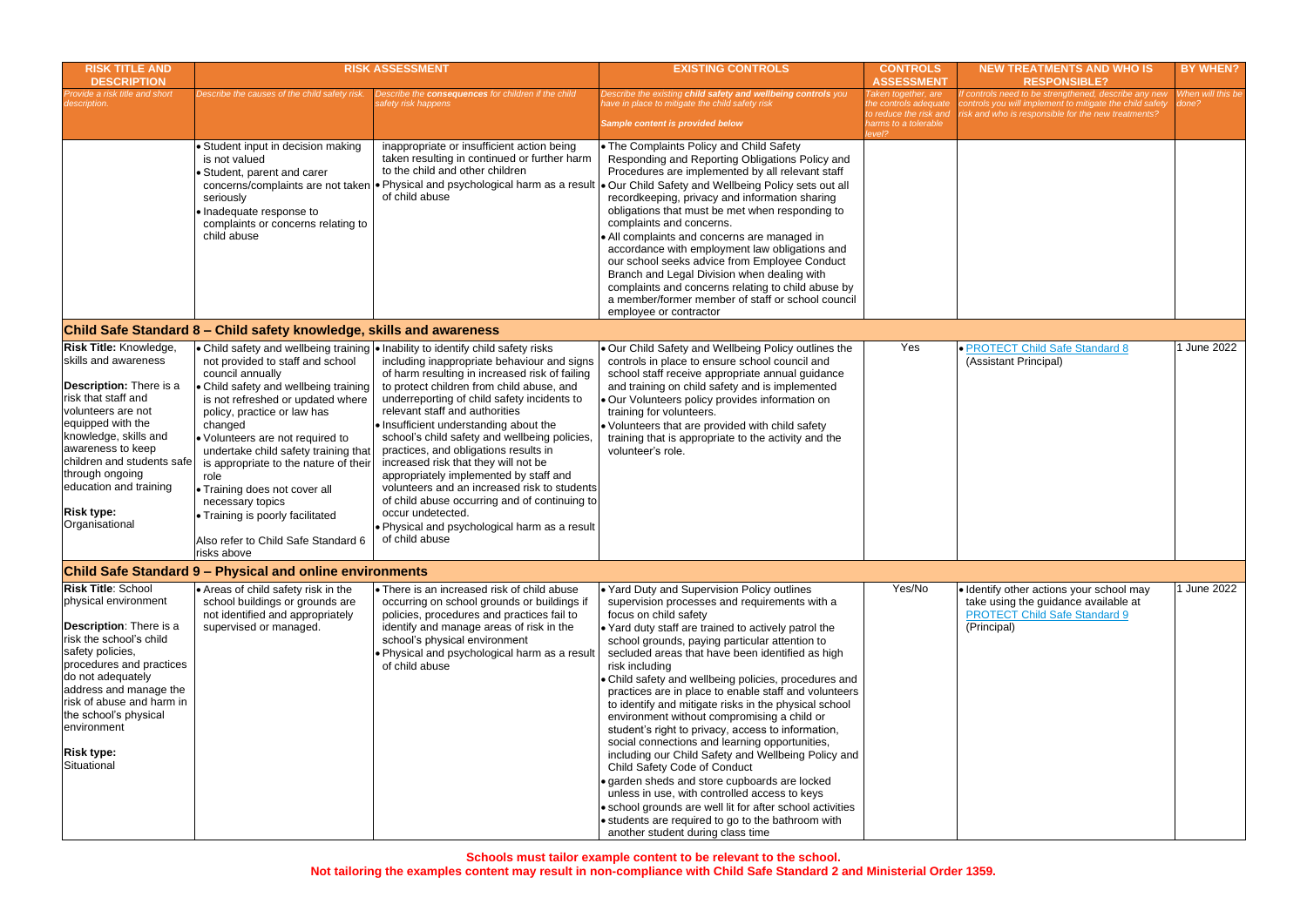| <b>RISK TITLE AND</b><br><b>DESCRIPTION</b>                                                                                                                                                                                                                                                                                                                                                                                                                      |                                                                                                                                                                                                                                                                                                                                       | <b>RISK ASSESSMENT</b>                                                                                                                                                                                                                                                                                                                                                                                                                                  | <b>EXISTING CONTROLS</b>                                                                                                                                                                                                                                                                                                                                                                                                                                                                                                                                                                                                                                                                                                                                                                                              | <b>CONTROLS</b><br><b>ASSESSMENT</b>                                                                   | <b>NEW TREATMENTS AND WHO IS</b><br><b>RESPONSIBLE?</b>                                                                                                                 | <b>BY WHEN?</b>            |
|------------------------------------------------------------------------------------------------------------------------------------------------------------------------------------------------------------------------------------------------------------------------------------------------------------------------------------------------------------------------------------------------------------------------------------------------------------------|---------------------------------------------------------------------------------------------------------------------------------------------------------------------------------------------------------------------------------------------------------------------------------------------------------------------------------------|---------------------------------------------------------------------------------------------------------------------------------------------------------------------------------------------------------------------------------------------------------------------------------------------------------------------------------------------------------------------------------------------------------------------------------------------------------|-----------------------------------------------------------------------------------------------------------------------------------------------------------------------------------------------------------------------------------------------------------------------------------------------------------------------------------------------------------------------------------------------------------------------------------------------------------------------------------------------------------------------------------------------------------------------------------------------------------------------------------------------------------------------------------------------------------------------------------------------------------------------------------------------------------------------|--------------------------------------------------------------------------------------------------------|-------------------------------------------------------------------------------------------------------------------------------------------------------------------------|----------------------------|
| rovide a risk title and short<br>escription.                                                                                                                                                                                                                                                                                                                                                                                                                     | Describe the causes of the child safety risk.                                                                                                                                                                                                                                                                                         | Describe the consequences for children if the child<br>safety risk happens                                                                                                                                                                                                                                                                                                                                                                              | Describe the existing child safety and wellbeing controls you<br>ave in place to mitigate the child safety risk<br>Sample content is provided below                                                                                                                                                                                                                                                                                                                                                                                                                                                                                                                                                                                                                                                                   | Taken together, are<br>the controls adequat<br>to reduce the risk and<br>harms to a tolerable<br>evel? | f controls need to be strengthened, describe any new<br>controls you will implement to mitigate the child safety<br>risk and who is responsible for the new treatments? | When will this be<br>done? |
|                                                                                                                                                                                                                                                                                                                                                                                                                                                                  |                                                                                                                                                                                                                                                                                                                                       |                                                                                                                                                                                                                                                                                                                                                                                                                                                         | toilets and changing rooms are located in a central<br>area of the school and the entrance and exit has<br>good visibility from other areas of the school                                                                                                                                                                                                                                                                                                                                                                                                                                                                                                                                                                                                                                                             |                                                                                                        |                                                                                                                                                                         |                            |
| <b>Risk Title: Online</b><br>environment<br>Description: There is a<br>risk the school's child<br>safety policies,<br>procedures and practices<br>do not adequately<br>address and manage the<br>risk of abuse and harm in<br>the school's online<br>environment<br><b>Risk type:</b><br>Situational                                                                                                                                                             | Child safety risks in the school's<br>online environment are not<br>identified and appropriately<br>managed.<br>Students are not provided with<br>education about online risks and<br>appropriate online behaviours.<br>· Online safety measures fail to<br>adapt to emerging technologies<br>and child safety risks                  | • There is an increased risk of child abuse<br>occurring if policies, procedures and<br>practices fail to identify and manage areas<br>of risk in the school's online environment -<br>particularly risks relating to grooming and<br>further risk of abuse if the grooming goes<br>undetected.<br>. Physical and psychological harm as a result<br>of child abuse                                                                                      | Digital Learning Policy outlines the controls in place<br>for online conduct and online safety and is<br>implemented<br>Acceptable Use Agreements are in place and<br>enforced<br>Child safety and wellbeing policies, procedures and<br>practices are in place to enable staff and volunteers<br>to identify and mitigate risks in the online school<br>environment without compromising a child or<br>student's right to privacy, access to information,<br>social connections and learning opportunities,<br>including our Child Safety and Wellbeing Policy and<br>Child Safety Code of Conduct<br>Staff undertake a privacy impact assessment for<br>apps and other platforms in use by the school which<br>includes the risk of access to children or personal<br>information by people external to the school. | Yes                                                                                                    | · PROTECT Child Safe Standard 9<br>(Assistant Principal)                                                                                                                | 1 June 2022                |
| <b>Risk Title: Off-site school</b><br>activities and use of third-<br>party providers<br><b>Description:</b><br>There is a risk that the<br>school's child safety<br>policies, procedures and<br>practices do not<br>adequately address and<br>manage the risk of abuse<br>at school activities off-site<br>and/or school activities<br>involving third party<br>providers.<br><b>Risk type:</b><br>Situational,<br>Organisational,<br>Propensity, Vulnerability | · School staff fail to identify and<br>manage risks of child abuse<br>occurring during off-site school<br>activities<br>School staff fail to identify and<br>manage risks of child abuse by<br>third-party providers engaged by<br>the school                                                                                         | • There is an increased risk of child abuse<br>occurring if policies, procedures and<br>practices fail to identify and manage areas<br>of risk for off-site school activities and<br>school activities that involve third party<br>providers.<br>. Physical and psychological harm as a result<br>of child abuse                                                                                                                                        | Our school complies with relevant policies with<br>respect to the following activities, including policy<br>relating to child safety and wellbeing:<br>Government schools - [update the following list of<br>DET policies relevant to your school's activities]<br>o Excursions<br>$\circ$ Incursions<br>o Procurement<br>For off-site school activities and school activities<br>engaging a third-party provider, we identify and<br>assess the risks of child abuse that are specific to<br>that activity and ensure appropriate controls are in<br>place.                                                                                                                                                                                                                                                          | Yes                                                                                                    | · PROTECT Child Safe Standard 9<br>(Assistant Principal)                                                                                                                | 1 June 2022                |
|                                                                                                                                                                                                                                                                                                                                                                                                                                                                  | Child Safe Standard 10 - Review of child safety practices                                                                                                                                                                                                                                                                             |                                                                                                                                                                                                                                                                                                                                                                                                                                                         |                                                                                                                                                                                                                                                                                                                                                                                                                                                                                                                                                                                                                                                                                                                                                                                                                       |                                                                                                        |                                                                                                                                                                         |                            |
| <b>Risk Title: Review and</b><br>improvement<br>Description: There is a<br>risk that the<br>implementation of the<br>Child Safe Standards is<br>not regularly reviewed and<br><i>improved</i><br><b>Risk type:</b><br>Organisational                                                                                                                                                                                                                             | • Failure to regularly review child<br>safety policies, procedures and<br>practices (every 2 years) or<br>following any significant child<br>safety incident<br>· Failure to use analysis of<br>complaints, concerns and safety<br>incidents to inform possible<br>improvements to child safety<br>policies, procedures and practices | • Child safety policy, procedures and<br>practices may become out of date with any<br>new laws or guidance on good practice,<br>compromising the school's ability to protect<br>students from child abuse and to respond<br>appropriately to complaints and concerns.<br>• Child safety policy, procedures and<br>practices may no longer meet the needs of<br>the local school community compromising<br>the school's ability to protect students from | • We determine the causes of child safety incidents<br>and monitor for repeat issues or systemic failures,<br>updating any child safety policy, procedure, or<br>practice where gaps or improvements are identified<br>• We have a log of complaints and concerns to allow<br>us to monitor areas for improvement in our child<br>safety policies, procedures and practices.<br>. We inform families through our school's newsletter<br>when child safety and wellbeing policies are being                                                                                                                                                                                                                                                                                                                            | Yes                                                                                                    | · PROTECT Child Safe Standard 10<br>(Assistant Principal)                                                                                                               | 1 June 2022                |